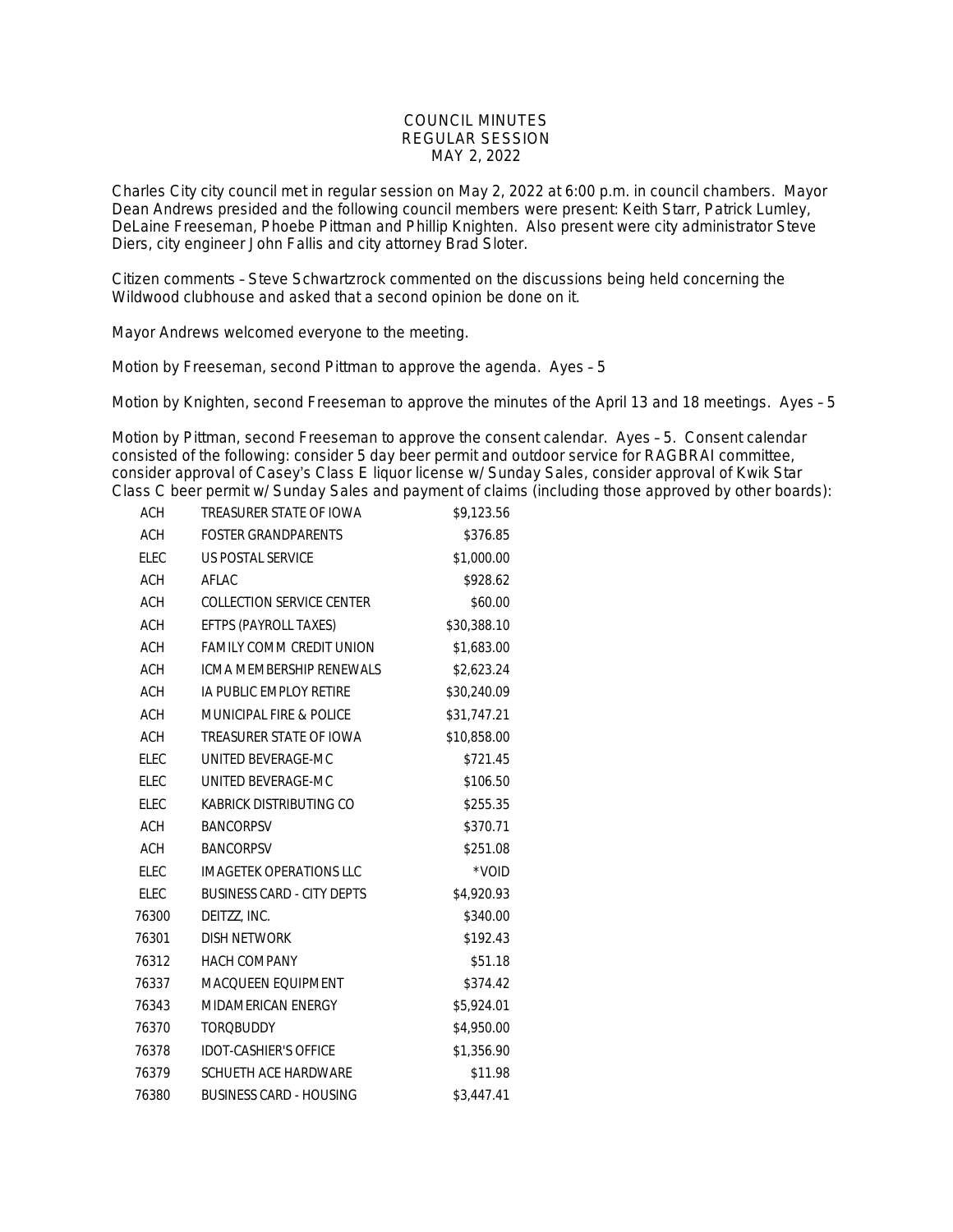| 76381           | CATHERINE MARIE OTT               | \$420.00     |
|-----------------|-----------------------------------|--------------|
| 76382           | CHARLES CITY PRESS INC            | \$1,796.00   |
| 76383           | <b>CINTAS CORPORATION</b>         | \$341.38     |
| 76384           | <b>CITY OF CHARLES CITY</b>       | \$4,145.22   |
| 76385           | DAVID A. BOCK                     | \$90.00      |
| 76386           | ESTATE OF JEAN ROWE               | \$140.03     |
| 76387           | ESTATE OF ROBERT RASING           | \$200.00     |
| 76388           | <b>GORDON ELECTRIC SUPPLY INC</b> | \$363.39     |
| 76389           | HD SUPPLY FACILITIES MAINT.       | \$4,290.00   |
| 76390           | <b>HERRON'S BAND BOX INC</b>      | \$206.55     |
| 76391           | <b>HOCKENSON PLUMBING</b>         | \$1,475.12   |
| 76392           | HOUSING AUTH ACCTG SPECIALISTS    | \$823.75     |
| 76393           | <b>HY-VEE INC</b>                 | \$116.64     |
| 76394           | <b>JAMES MITCHELL</b>             | \$200.00     |
| 76395           | <b>JENDRO SANITATION SERVICES</b> | \$1,303.13   |
| 76396           | JOHN DEERE FINANCIAL              | \$66.98      |
| 76397           | JOHN DEERE FINANCIAL              | \$174.08     |
| 76398           | <b>KENDRA BEUTHIEN</b>            | \$100.00     |
| 76399           | KOCH OFFICE GROUP                 | \$164.52     |
| 76400           | LEAF                              | \$345.86     |
| 76401           | LINDERMAN HEATING & AIR LLC       | \$4,668.50   |
| 76402           | MARCO TECHNOLOGIES LLC            | \$148.86     |
| 76403           | <b>MEDIACOM</b>                   | \$306.90     |
| 76404           | MIDAMERICAN ENERGY                | \$11,134.79  |
| 76405           | MIDWEST TAPE                      | \$143.68     |
| 76406           | MRI SOFTWARE LLC                  | \$146.67     |
| 76407           | NAHRO                             | \$75.00      |
| 76408           | PITNEY BOWES SUPPLIES             | \$169.98     |
| 76409           | PLUNKETT'S PEST CONTROL           | \$280.00     |
| 76410           | RAPID PRINTERS/OFFICE WORLD       | \$356.00     |
| 76411           | ROCHFORD CONSTRUCTION             | \$2,813.50   |
| 76412           | SCHNEIDER LABORATORIES INC        | \$84.00      |
| 76413           | <b>SCHUFTH ACF HARDWARF</b>       | *VOID        |
| 76414           | SCHUETH ACE HARDWARE              | \$1,582.65   |
| 76415           | SHERWIN-WILLIAMS CO               | \$527.02     |
| 76416           | STAPLES ADVANTAGE                 | \$418.33     |
| 76417           | SUPERIOR LUMBER INC               | \$177.54     |
| 76418           | T-J SERVICE INC                   | \$1,608.91   |
| 76419           | TEETER SPECIALTY CO               | \$237.89     |
| 76420           | UNITED STATES CELLULAR            | \$266.57     |
| 76421<br>76422- | UNITED STATES CELLULAR            | \$1,003.43   |
| 76435           | PAYROLL ENDING 4/23/2022          | \$106,351.98 |
| 76436           | CITY OF CHARLES CITY              | \$1,058.80   |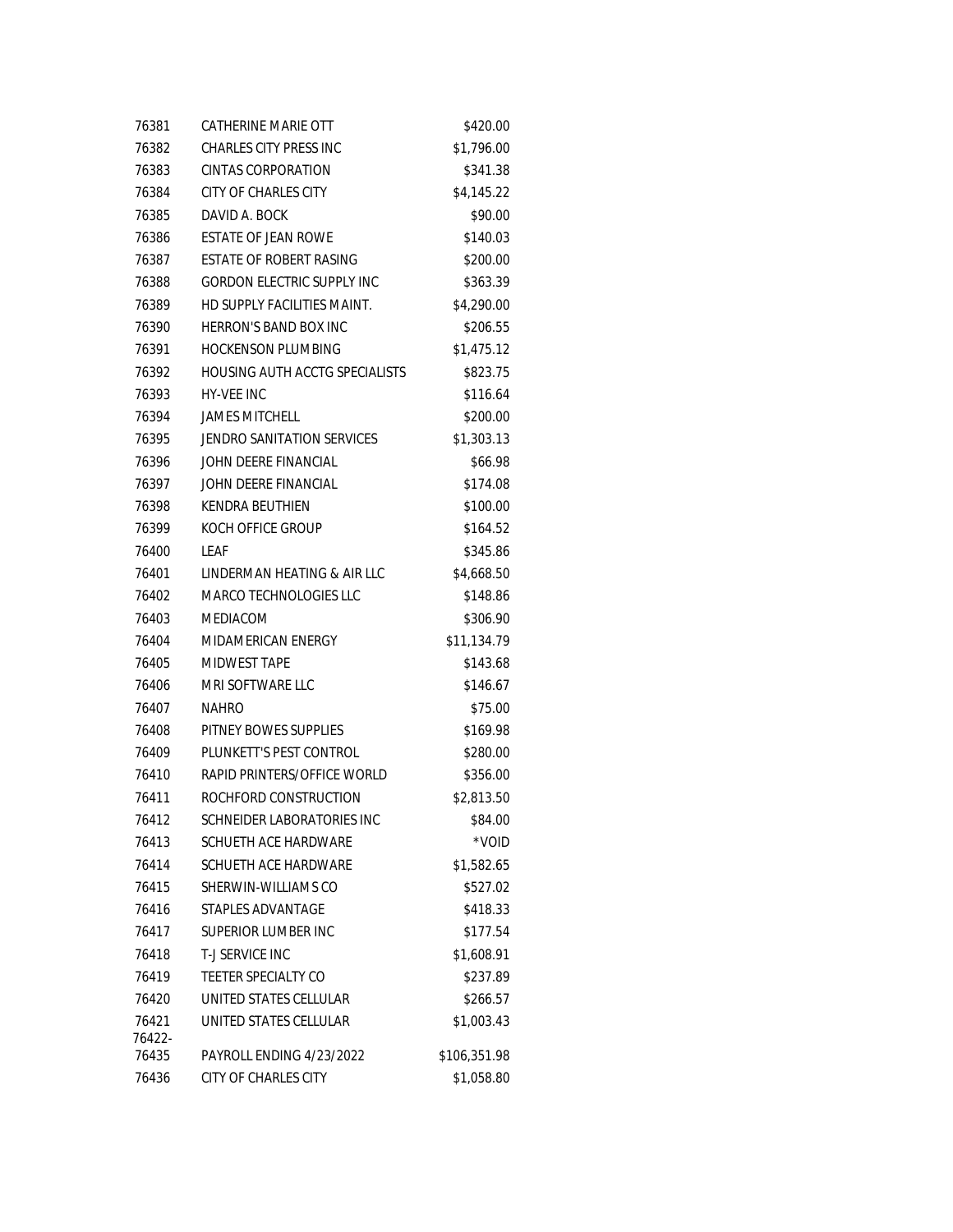| 76438<br>CC PUBLIC EMP HEALTH PLAN<br>EMC NATIONAL LIFE-SUPPLEM<br>76439<br>76441-<br>76442<br><b>DELTA DENTAL</b> | \$9,841.69<br>\$6.00<br>\$1,928.20 |
|--------------------------------------------------------------------------------------------------------------------|------------------------------------|
|                                                                                                                    |                                    |
|                                                                                                                    |                                    |
|                                                                                                                    |                                    |
| 76443-                                                                                                             |                                    |
| 76445<br><b>VSP</b>                                                                                                | \$462.15                           |
| 76445-                                                                                                             |                                    |
| 76446<br>MUTUAL OF OMAHA                                                                                           | \$360.46                           |
| 76447-<br>76458<br><b>HAPS MAY CLAIMS</b>                                                                          | \$65,777.68                        |
| 76459<br>AMAZON CAPITAL SERVICES                                                                                   | \$238.77                           |
| ARNOLD MOTOR SUPPLY LLP<br>76460                                                                                   | *VOID                              |
| 76461<br>ARNOLD MOTOR SUPPLY LLP                                                                                   | \$2,033.17                         |
| 76462<br><b>BIG FOOT ENTERPRISES</b>                                                                               | \$299.99                           |
| 76463<br>CALLAWAY GOLF                                                                                             | \$138.00                           |
| 76464<br>CC PUBLIC EMP HEALTH PLAN                                                                                 | *VOID                              |
| CC PUBLIC EMP HEALTH PLAN<br>76465                                                                                 | *VOID                              |
|                                                                                                                    |                                    |
| CC PUBLIC EMP HEALTH PLAN<br>76466                                                                                 | *VOID                              |
| 76467<br>CC PUBLIC EMP HEALTH PLAN                                                                                 | \$79,784.57                        |
| 76468<br>CENTRAL IOWA DISTRIBUTING                                                                                 | \$140.00                           |
| 76470<br>CIRCLE K COMMUNICATIONS INC                                                                               | \$5,358.61                         |
| CONTINENTAL RESEARCH CORP<br>76471                                                                                 | \$298.90                           |
| 76472<br>CROELL INC                                                                                                | \$530.40                           |
| 76473<br>DEBOEST CONCRETE CORP                                                                                     | \$2,000.00                         |
| 76474<br>DICK'S PETROLEUM COMPANY                                                                                  | \$118.41                           |
| 76475<br>DIXON ENGINEERING INC                                                                                     | \$1,500.00                         |
| <b>DLT SOLUTIONS LLC</b><br>76476                                                                                  | \$2,019.15                         |
| 76477<br>DOUBLE Z GARAGE DOORS LLC                                                                                 | \$201.85                           |
| 76478<br>DPS EQUIPMENT SERVICES INC                                                                                | \$18,250.00                        |
| 76479<br>ELECTRICAL ENG & EOUIP CO                                                                                 | \$725.00                           |
| 76480<br>ENVIRONMENTAL RESOURCE ASSOC                                                                              | \$486.52                           |
| 76481<br>ETHANOL PRODUCTS LLC                                                                                      | \$1,149.29                         |
| 76482<br><b>FLOYD COUNTY ENGINEER</b>                                                                              | \$23,390.68                        |
| FLOYD COUNTY RECORDER<br>76483                                                                                     | \$32.00                            |
| FOX STRAND (dba)<br>76484                                                                                          | \$6,523.40                         |
| <b>GALLS LLC</b><br>76485                                                                                          | \$26.18                            |
| 76487<br><b>HAWKINS INC</b>                                                                                        | \$6,804.51                         |
| 76488<br><b>IDOT-CASHIER'S OFFICE</b>                                                                              | \$543.66                           |
| 76489<br><b>IDOT-CASHIER'S OFFICE</b>                                                                              | \$406.63                           |
| <b>IOWA LEAGUE OF CITIES</b><br>76490                                                                              | \$75.00                            |
| <b>IOWA PRISON INDUSTRIES</b><br>76491                                                                             | \$1,484.80                         |
| 76492<br><b>ITRON INC</b>                                                                                          | \$312.50                           |
| 76493<br><b>JEFF TITUS</b>                                                                                         | \$59.67                            |
| 76494<br>JENDRO SANITATION SERVICES                                                                                | \$697.88                           |
| JOHN A HOWE<br>76495                                                                                               | \$850.00                           |
| 76496<br>KEYSTONE LABORATORIES                                                                                     | \$160.50                           |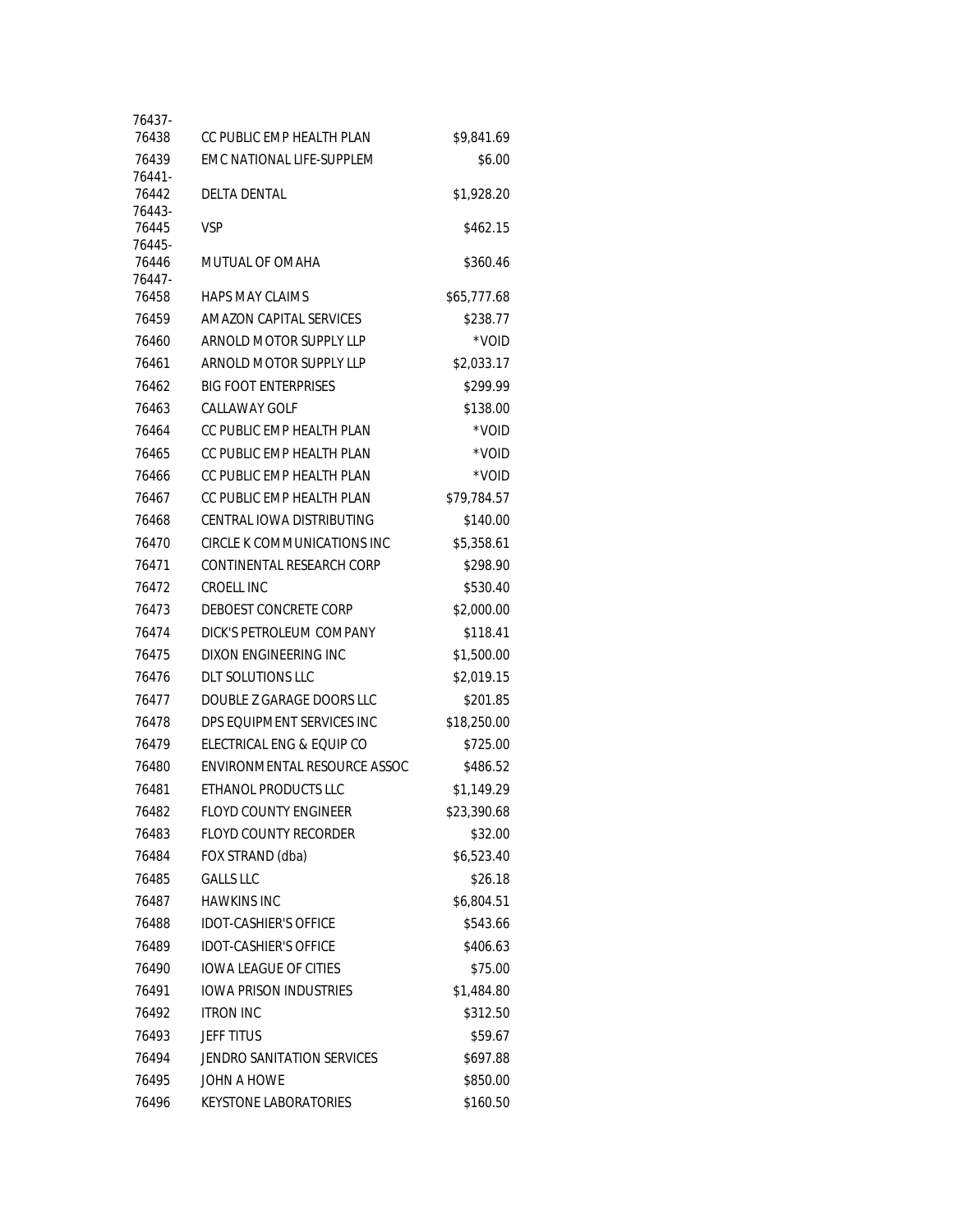| 76497 | MARCO TECHNOLOGIES LLC               | \$61.42         |
|-------|--------------------------------------|-----------------|
| 76498 | MARCO TECHNOLOGIES LLC               | \$204.05        |
| 76499 | MERRITT COMPUTER SERVICE INC         | \$438.00        |
| 76500 | MICK GAGE PLUMBING & HEATING         | \$1,575.00      |
| 76501 | MID-TECH SERVICES                    | \$225.00        |
| 76502 | MIDAMERICAN ENERGY                   | $^{\star}$ VOID |
| 76503 | MIDAMERICAN ENERGY                   | \$31,800.52     |
| 76504 | MIDWEST PIPE SUPPLY INC              | \$3,510.00      |
| 76505 | MIKE MOLSTEAD MOTORS INC             | \$47.74         |
| 76506 | MUNICIPAL SUPPLY INC                 | \$552.60        |
| 76507 | NEB-IA INDUSTRIAL FASTENERS          | \$173.85        |
| 76508 | <b>PAWS HUMANE SOCIETY</b>           | \$1,550.00      |
| 76509 | RAPID PRINTERS/OFFICE WORLD          | \$750.00        |
| 76510 | <b>STEVE SCHILLER</b>                | \$93.60         |
| 76511 | SHORT ELLIOTT HENDRICKSON INC        | \$48,416.84     |
| 76512 | SNAP ON                              | \$162.70        |
| 76513 | SUPERIOR WELDING SUPPLY CO           | \$750.55        |
| 76514 | <b>TAPCO</b>                         | \$1,251.15      |
| 76515 | <b>TARGET SOLUTIONS LEARNING LLC</b> | \$3,605.28      |
| 76516 | TEETER SPECIALTY CO                  | \$541.98        |
| 76517 | <b>TELLURIAN BREWING</b>             | \$314.00        |
| 76518 | TERRACON CONSULTANTS INC             | \$1,937.25      |
| 76520 | <b>TRUDY O'DONNELL</b>               | \$196.00        |
| 76521 | UNIQUE COUNTRY STORE                 | \$140.00        |
| 76522 | US CELLULAR OF CHARLES CITY          | \$139.68        |
| 76523 | <b>USA BLUEBOOK</b>                  | \$1,393.18      |
| 76524 | <b>VERIZON WIRELESS</b>              | \$120.07        |
| 76525 | <b>WESTRUM LEAK DETECTION</b>        | \$607.50        |
|       | <b>TOTAL:</b>                        | \$628,200.85    |

Business of the Mayor – Mayor Andrews swore in our new police officer Dave Diercks.

Ordinance 1159 AN ORDINANCE REGULATING THE SALES OF FOOD, ALCOHOLIC BEVERAGES, MERCHANDISE, SERVICES AND THE PROVISION OF ENTERTAINMENT IN CHARLES CITY, IOWA ON JULY 28 AND 29, 2022 was presented for a first reading. This ordinance regulates the event and gives authority to the committee to set vendor fees, operate an outdoor service for alcoholic beverages, use golf carts until dusk and to coordinate the event. Motion by Freeseman, second Pittman to approve the first reading of Ordinance 1159. Ayes – 5. Council member Freeseman read the ordinance. Motion by Pittman, second Lumley to waive the second and third readings of the ordinance. Ayes – 5. Motion by Freeseman, second Pittman to adopt and publish Ordinance 1159. Ayes – 5.

The budget amendment for FY22 has been prepared. There are several reasons for the amendment, including change in timing of projects, receipt/expenditures for grants received, ambulance bay remodel project and the water project on 4<sup>th</sup>/5<sup>th</sup> Avenue. A public hearing needs to be held on the amendment and that will be May 16. Council member Freeseman introduced Resolution 56-22 entitled, "RESOLUTION SETTING PUBLIC HEARING ON FY22 BUDGET AMENDMENT" and moved for adoption. Second to adopt Pittman. Resolution duly passed on roll call vote as follows: Ayes – Starr, Lumley, Freeseman, Pittman, Knighten. Nays – none.